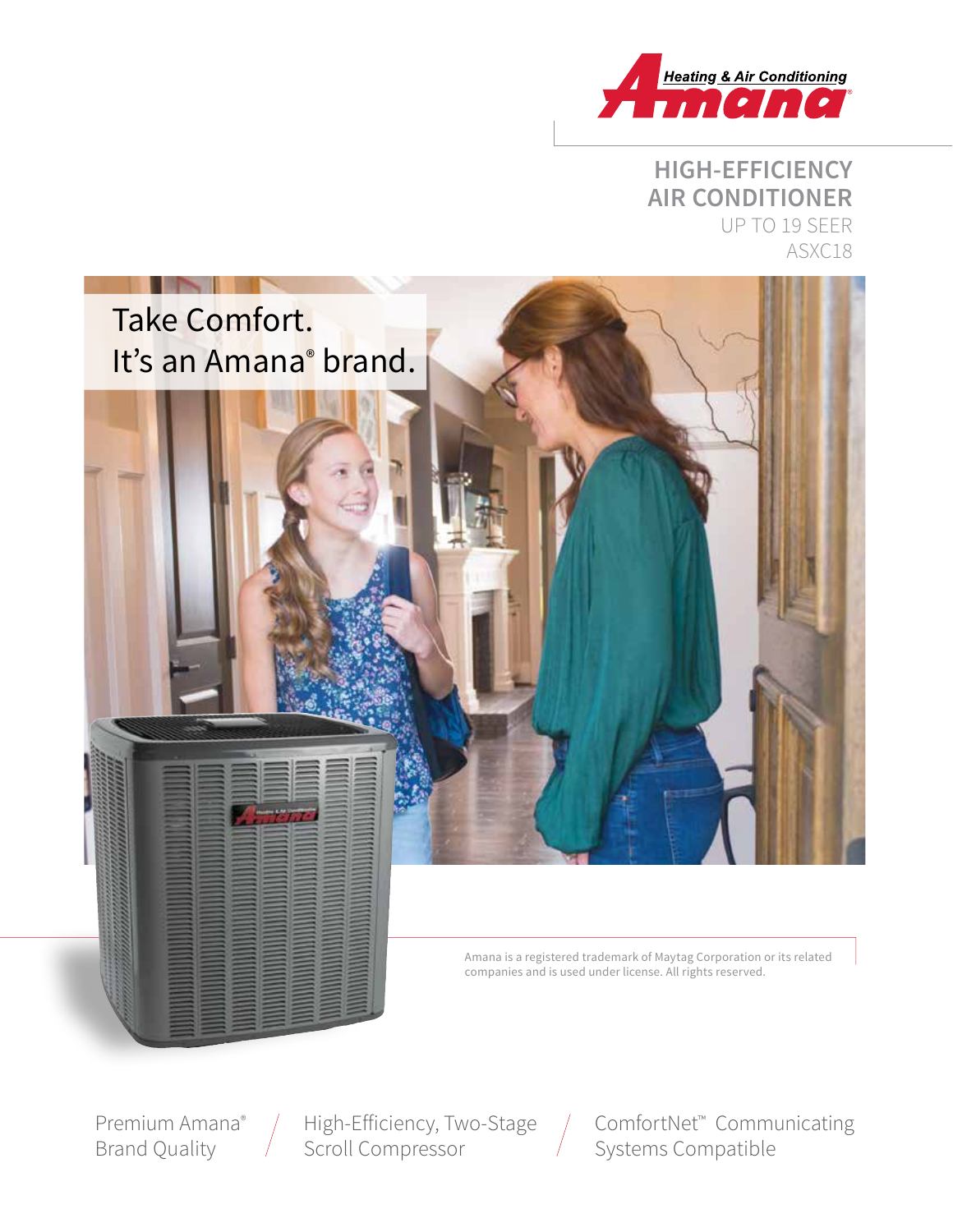**HIGH-EFFICIENCY AIR CONDITIONER**

ASXC18 | UP TO 19 SEER



#### **ComfortNet™ Communicating System Compatible**

Thermostats have evolved beyond just indoor temperature adjustments, and a ComfortNet communicating control offers an abundance of easy-to-use, comfort-enhancing capabilities on its stylish touch-screen LCD display. From programmable, scheduled temperature settings and optional remote system control to continuous performance monitoring and automated maintenance alerts, a ComfortNet control offers an advantage in home comfort and control compared to non-programmable thermostats.



#### **Quiet Performance**

You can be assured that your Amana brand air conditioner will provide you with quiet operation. To minimize operating sounds, we've acoustically engineered our systems with enhancements that include a compressor sound-reduction cover made of high-density foam and a specially designed sound-control top.



### **Energy Efficiency**

Energy efficiency equates to cost savings. Your Amana brand ASXC18 Air Conditioner offers up to 19 SEER energyefficiency performance. "SEER" stands for Seasonal Energy Efficiency Ratio, a measure used by the U.S. Department of Energy to rate the cooling efficiency of air conditioners and heat pumps. The higher the SEER, the greater the efficiency—and the lower the operating cost. Compared to lower SEER units found in many homes, an Amana brand ASXC18 Air Conditioner can provide significant savings on your electric bill.

# Distinguishing features: **he actumely How the Amana® brand makes your decision easier**

The purchase of an indoor comfort system is not one to be taken lightly. However, it's one you can make with an air of confidence when you consider all that distinguishes the venerable Amana<sup>®</sup> brand.

#### *Comforting craftsmanship*

Innovative engineering, world-class manufacturing processes and the relentless drive to ensure each unit lives up to our uncompromising standards—these attributes define the Amana brand and result in the premium performance homeowners have come to expect from an American legend. Assembled in facilities in Tennessee and Texas, Amana brand air conditioners are built to last and last and last.

*Confidence-inspiring compressor* With Amana brand air conditioners, your comfort and savings start with a high-efficiency Copeland<sup>®</sup> scroll compressor designed to provide years of reliable cooling comfort. Featuring the latest compression technology, overload protection and

efficient design, the scroll compressor is complemented by our durable, high-efficiency condensing coil, which is made with corrugated aluminum fins and refrigeration-grade copper tubing.

# *The security of the Amana brand's amazing limited warranties\**

To truly seal the deal, Amana brand indoor comfort systems are backed by outstanding limited warranties\*. The majority of our HVAC products are covered by a Lifetime Unit Replacement Limited Warranty\*, while all Amana brand products feature a 10-Year Parts Limited Warranty\*. Together these warranties combine to offer homeowners a level of purchase protection that's the stuff of legend.

### **LIMITED WARRANTY\* PROTECTION**



\* Complete warranty details available from your local dealer or www.amana-hac.com. To receive the Lifetime Unit Replacement Limited Warranty (good for as long as you own your home) and 10-Year Parts Limited Warranty, online registration must be completed within 60 days of installation. Online registration is not required in California or Quebec.

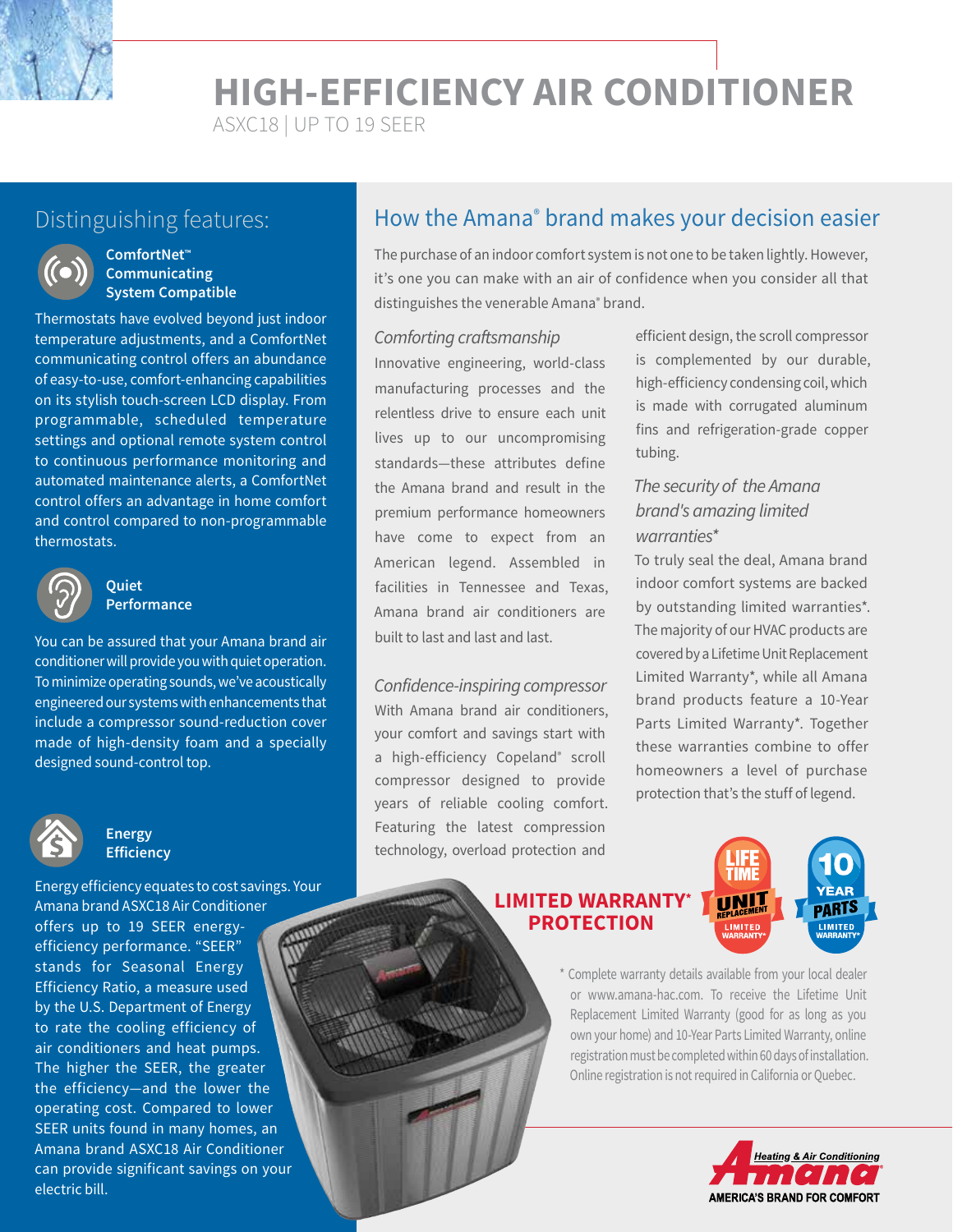

# The Amana® brand ASXC18 High-Efficiency Air Conditioner advantages:

- **◯** ComfortNet<sup>™</sup> Compatible Continuously monitors system performance and allows remote control of system as an option.
- LHigh-Efficient, Two-Stage Scroll Compressor Designed to provide years of reliable cooling comfort, it provides up to 19 SEER cooling performance for lower energy bills compared to lower SEER, single-stage compressors.
- High-Efficiency Two-Speed ECM Condenser Fan Motor – With advanced fan design, it provides dependable, quiet airflow across the condensing coil.
- LCopeland® ComfortAlert™ Diagnostics Advanced diagnostics constantly monitor your air conditioner system, reducing failures and pinpointing trouble spots for a fast fix.
- LEfficient Cooling Capacity Five millimeter, refrigerationgrade premium copper tubing and aluminum fin condenser coil configuration deliver outstanding heat transfer properties with R-410A refrigerant.
- $\bullet$  Factory-Installed Inline Filter Drier Protects the refrigerant system from dirt and moisture for longer service life compared to a unit without a filter drier.
- $\bullet$  Quiet Operation Acoustically engineered, high-density sound control blanket helps to reduce noise levels compared to units without sound blankets for years of quiet comfort.
- **D** Heavy-Gauge Galvanized Steel Enclosure with Sound-Control Top – With advanced fan design, it provides dependable, quiet airflow across the condensing coil.

**EXTENDED SERVICE PLANS AVAILABLE** For even greater peace-of-mind, ask your dealer or visit our website at www.amana-hac.com for more details about Asure℠, an affordable Parts and/or Labor Extended Service

Plan for your entire Amana brand HVAC system.

# A legacy of comfort The impeccable reputation of

an American original

Amana brand heating and cooling systems are a part of the enduring legacy of one of America's most recognized and respected brands. Originating eight decades ago in Amana, Iowa, the brand is synonymous with long-lasting, premium quality products — from home appliances to heating and air conditioning equipment. Chances are, you and generations before you have enjoyed the dependable performance and longevity the Amana brand continues to deliver.







Proper sizing and installation of equipment is critical to achieve optimal performance. Split system air conditioners and heat pumps must be matched with appropriate coil components to meet **ENERGY STAR**® criteria. Ask your contractor for details or visit

www.energystar.gov.